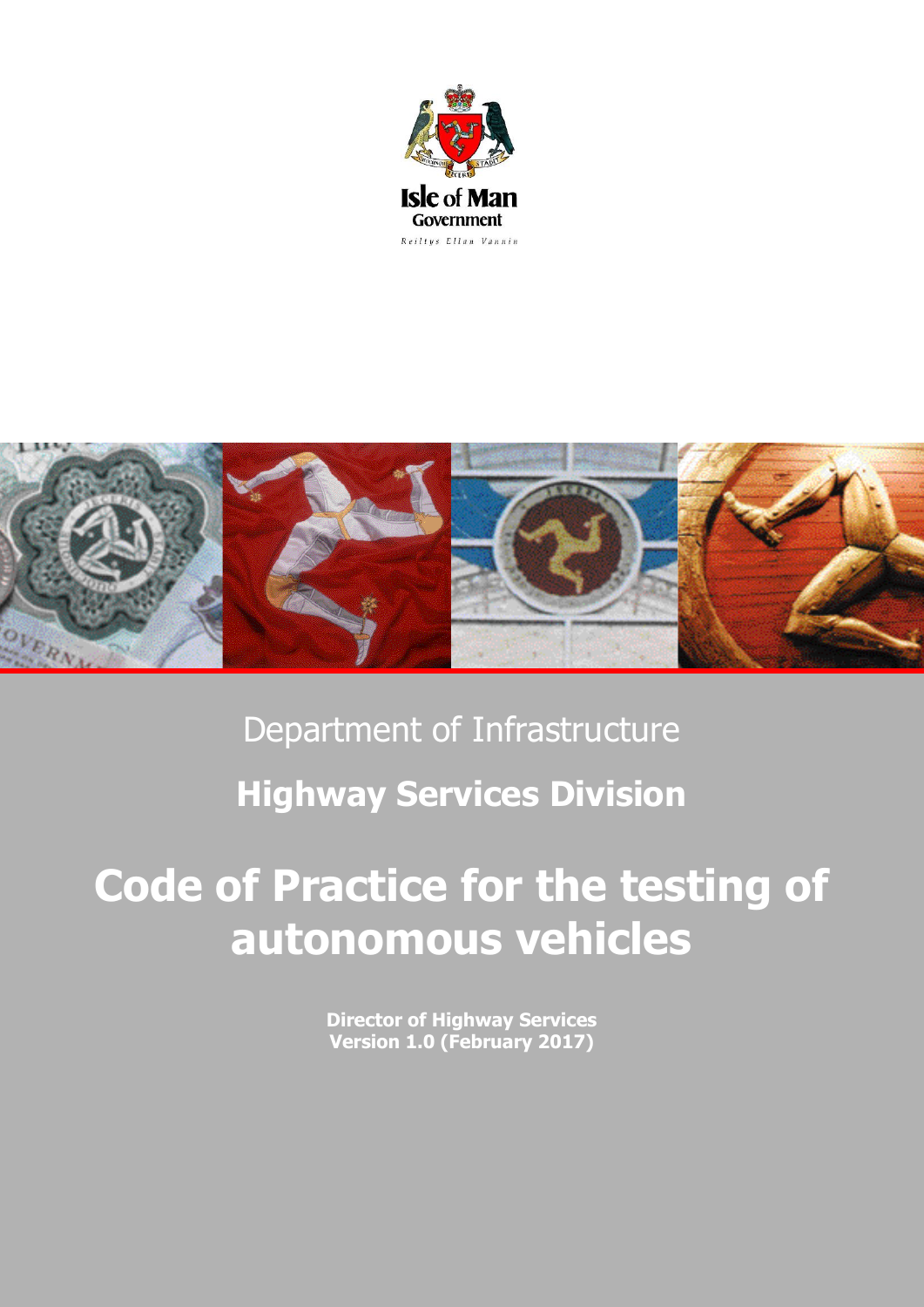# **Contents**

| 1. | <b>Introduction</b>                                                                                                                                                                                                                                                       | $\overline{2}$                                                 |
|----|---------------------------------------------------------------------------------------------------------------------------------------------------------------------------------------------------------------------------------------------------------------------------|----------------------------------------------------------------|
| 2. | Aim, scope and definitions<br>Aim<br>Scope<br>Definitions                                                                                                                                                                                                                 | $\begin{array}{c} 3 \\ 3 \\ 3 \end{array}$                     |
| 3. | <b>General requirements</b><br>Safety requirements<br><b>Insurance</b><br>Infrastructure and transport authorities<br>Engagement                                                                                                                                          | 5<br>5<br>5<br>5<br>5<br>6                                     |
| 4. | Test driver, operator and assistant requirements<br>Requirements for a test driver / operator to oversee testing<br>License requirements<br>Test driver / operator training<br>Test driver hours<br>Test driver / operator behaviour<br><b>Test assistants</b>            | 7<br>7<br>7<br>$\begin{array}{c} 8 \\ 8 \\ 8 \end{array}$<br>9 |
| 5. | <b>Vehicle requirements</b><br>General vehicle requirements<br>Maturity of technologies under test<br>Data recording<br>Data protection<br>Cyber security<br>Process for transition between automated and manual modes<br>Failure warning<br>Hardware and software levels | 10<br>10<br>10<br>10<br>11<br>11<br>12<br>12<br>12             |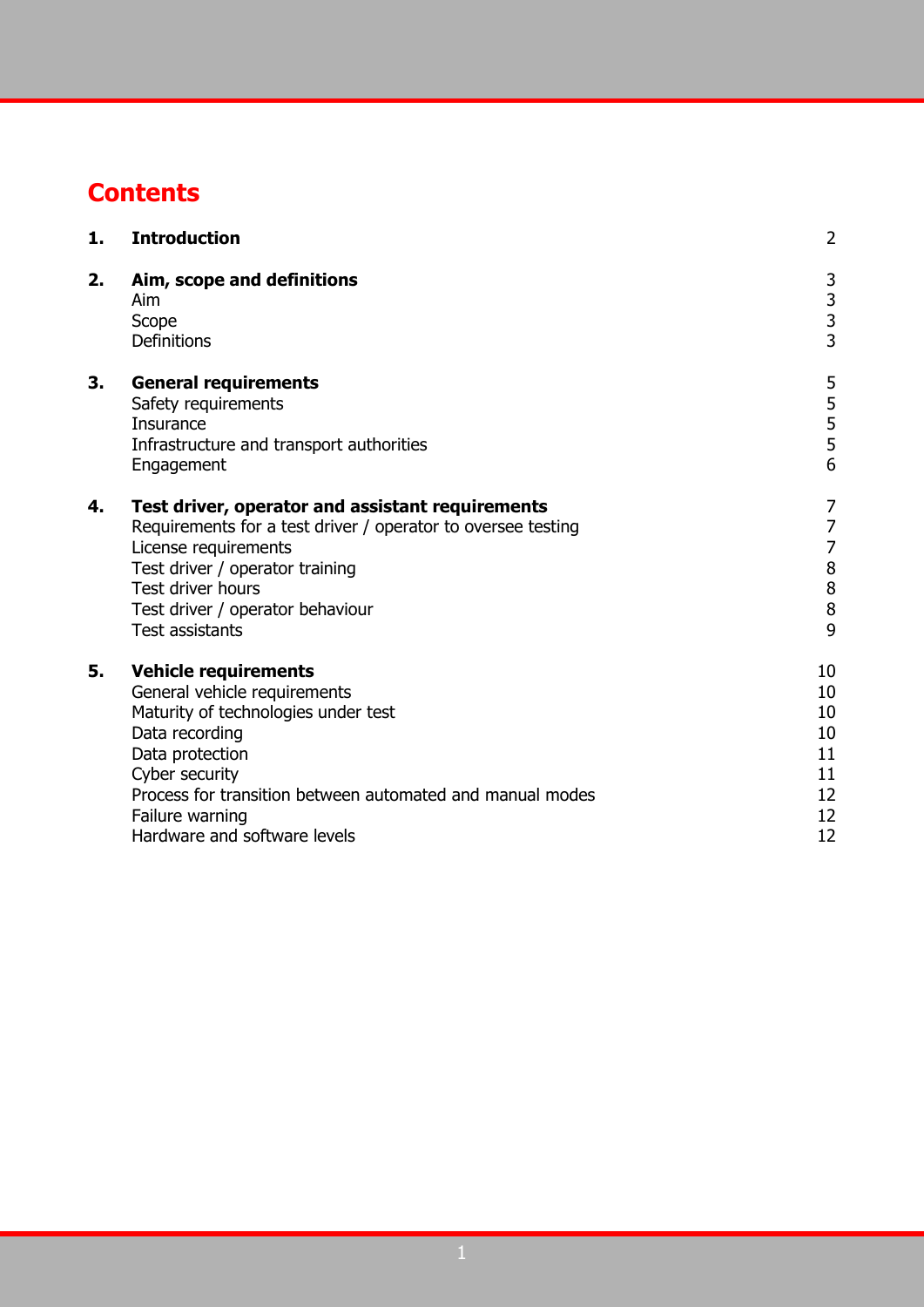### **1. Introduction**

- 1.1 The Isle of Man Government recognises the potential benefits of driverless and automated vehicle technologies, particularly the potential to improve road safety and reduce casualties. The Isle of Man Government believes that it can offer a business-friendly environment for the development and testing of automated vehicles and related technologies. The Isle of Man offers many advantages over other locations including a large, diverse and challenging road network that ranges between sea level and 500 metres through rural and urban and locations. Not to mention 4 seasons in a day! The Government therefore wishes to support and facilitate the development and introduction of these technologies to our roads.
- 1.2 For this reason the Government has published this Code of Practice, which is based on the UK Code of Practice for testing, 'The Pathway to Driverless Cars', that was published by the UK Department for Transport in February 2015. The Isle of Man Government intends to implement new legislation in 2017 to further facilitate the development and use of autonomous vehicle technologies and it is expected that a modified Code of Practice will be introduced at that time. The Isle of Man Government welcomes suggestions and views from industry, academia and testing organisations on the best regulatory framework to support the development of these technologies in a safe environment.
- 1.3 Automotive manufacturers and systems developers want to ensure that highly and fully automated vehicle technologies undergo thorough testing and development before being brought to market. Some of this development can be done in test laboratories or on dedicated test tracks and proving grounds. However to help ensure that these technologies are capable of safely handling the many varied situations that they may encounter throughout their service life, controlled 'real world' testing will also be necessary. Testing of automated vehicle technologies on public roads or in other public places should therefore be facilitated while ensuring that this testing is carried out with the minimum practicable risk.
- 1.4 The publication of this Code of Practice is intended to help manufacturers and those organising testing these technologies by providing clear guidelines and recommendations for measures that should be taken to maintain safety during this testing phase.
- 1.5 This Code of Practice is a non-statutory, working document designed to promote and facilitate responsible testing. It should be used by competent testing organisations. Failure to follow the Code may be relevant to liability in any legal proceedings. Similarly, compliance with the Code does not guarantee immunity from liability in such circumstances.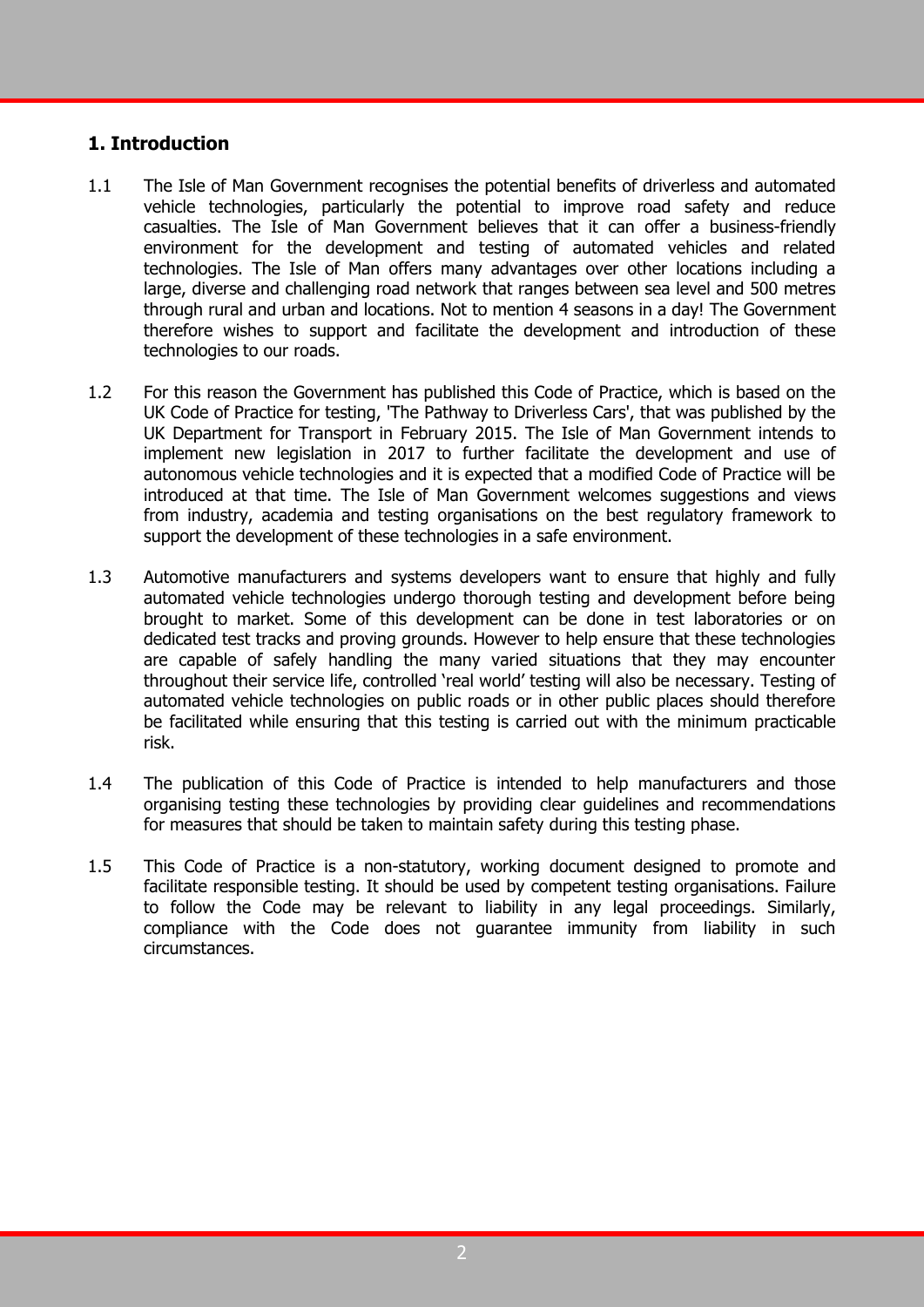# **2. Aim, scope and definitions**

#### **Aim**

- 2.1 The Isle of Man wants to create a permissive and safe environment in which businesses can thrive. This Code of Practice provides guidance for competent organisations wishing to conduct testing of highly or fully automated vehicle technologies on public roads or in other public places on the Isle of Man. It details recommendations that the Government believes should be followed to maintain safety and minimise potential risks. The Government remains open to suggestions on how this code could be improved.
- 2.2 Our vision is to encourage vibrant economic activity through the development of a creative, dynamic and supportive environment for the testing of automated vehicle technologies.

#### **Scope**

- 2.3 This Code of Practice is intended to apply
	- whenever highly or fully automated vehicle technologies are being tested on public roads or in public places on the Isle of Man; and
	- to testing of a wide range of vehicles, from smaller automated pods, robots, drones and shuttles, through to more conventional road going vehicles such as cars.

Highly or fully automated vehicles are those which, when sold commercially, would be marketed on the basis that they would allow a driver to disengage from the task of driving for some or all of the duration of the journey, or allow vehicles to operate without a driver.

2.4 The Code is not intended to apply to the testing and development of advanced driver assistance systems or to tests carried out on private test tracks or other areas not accessible to the public.

#### **Definitions**

2.5 For the purposes of this document the following definitions should be understood:

#### Highly automated vehicle

2.6 A vehicle in which a driver is required to be present and can take manual control at any time. However in certain situations, the vehicle can offer an automated mode that allows the driver to 'disengage' from the driving task and undertake other tasks.

#### Fully automated vehicle

- 2.7 This means a vehicle in which a driver is not necessary. The vehicle is designed to be capable of safely completing journeys without the need for a driver in all traffic, road and weather conditions that can be managed by a competent human driver.
- 2.8 When fully automated vehicles come to market, occupants will be able to engage in tasks other than driving for the entire journey. Fully automated vehicles may still offer a full set of controls to allow a driver to resume manual control if they so wish. (Note: For the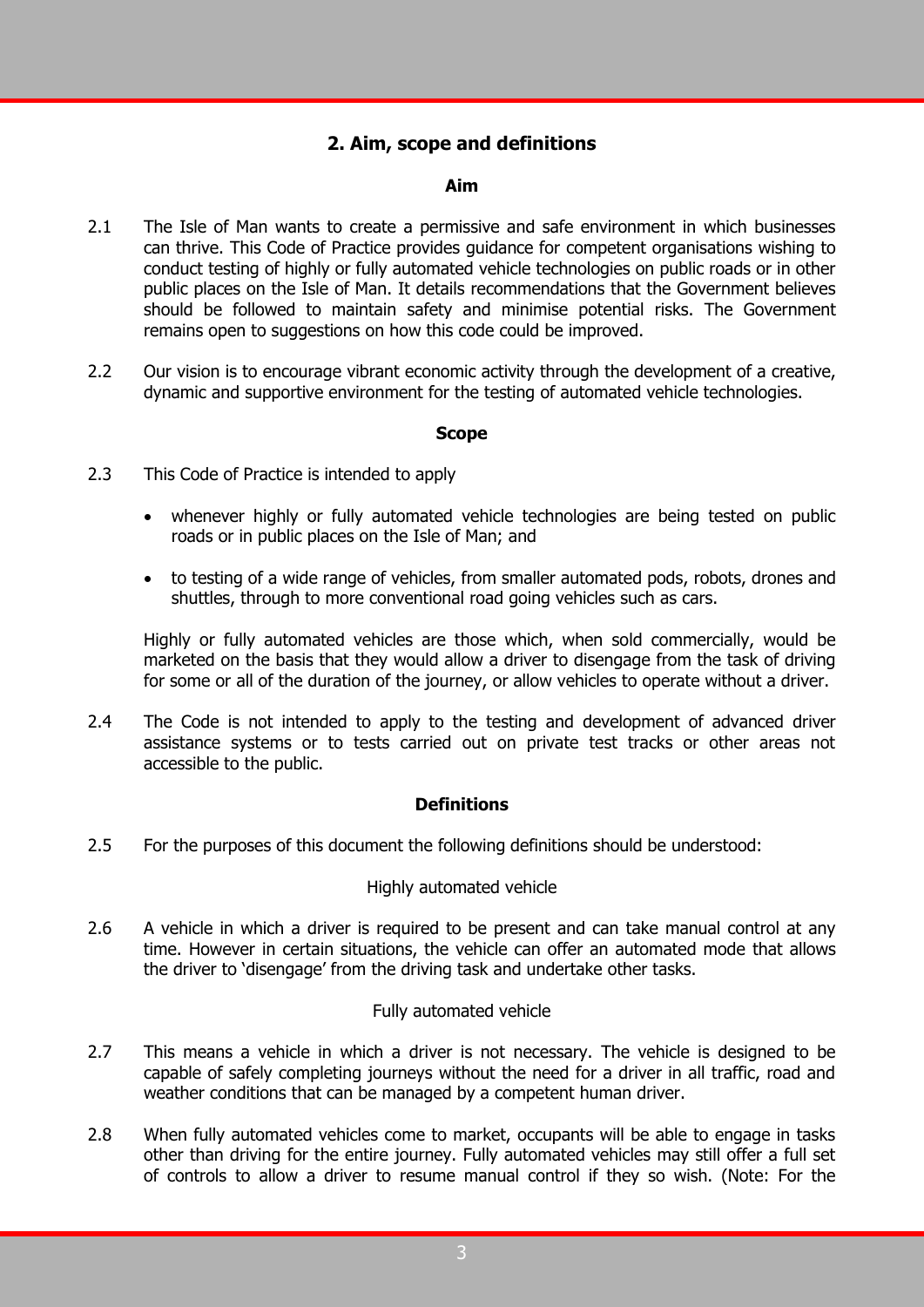purposes of testing, this Code of Practice requires that a fully automated vehicle has the facility for manual control to be resumed at any time).

#### Driver or test driver

2.9 A driver or test driver should normally be interpreted as the person who is seated in the vehicle in a position where they are able to control the speed and direction using manual controls at any time. This person may be referred to as the driver even when the vehicle is operating in an automated mode. For further information see Chapter 4.

#### Test operator

2.10 A test operator is someone who oversees testing of an automated vehicle without necessarily being seated in the vehicle, since some automated vehicles might not have conventional manual controls and/or a driver's seat. In this case it is expected that a 'test operator' would still be able to over-ride automated operation of the vehicle at any time. For further information see Chapter 4.

#### Test assistant

2.11 A test assistant would assist the test driver or test operator in conducting tests, for example by monitoring digital information displays or other information feedback systems and by observing the movements of other road users. For further information see Chapter 4.

#### Public road

2.12 In this Code, public road means any highway or other road to which the public have access.

#### Maintenance and Use Regulations

2.13 In this Code the term "Maintenance and Use Regulations" means the Road Vehicles (Maintenance and Use) Regulations 2012 (Isle of Man, S.D. 0323/2012).

Construction, Equipment and Weights Regulations

2.14 In this Code the term "Construction, Equipment and Weights Regulations" means the Road Vehicles (Construction, Equipment and Weights) Regulations 2012 (Isle of Man, S.D. 0326/2012).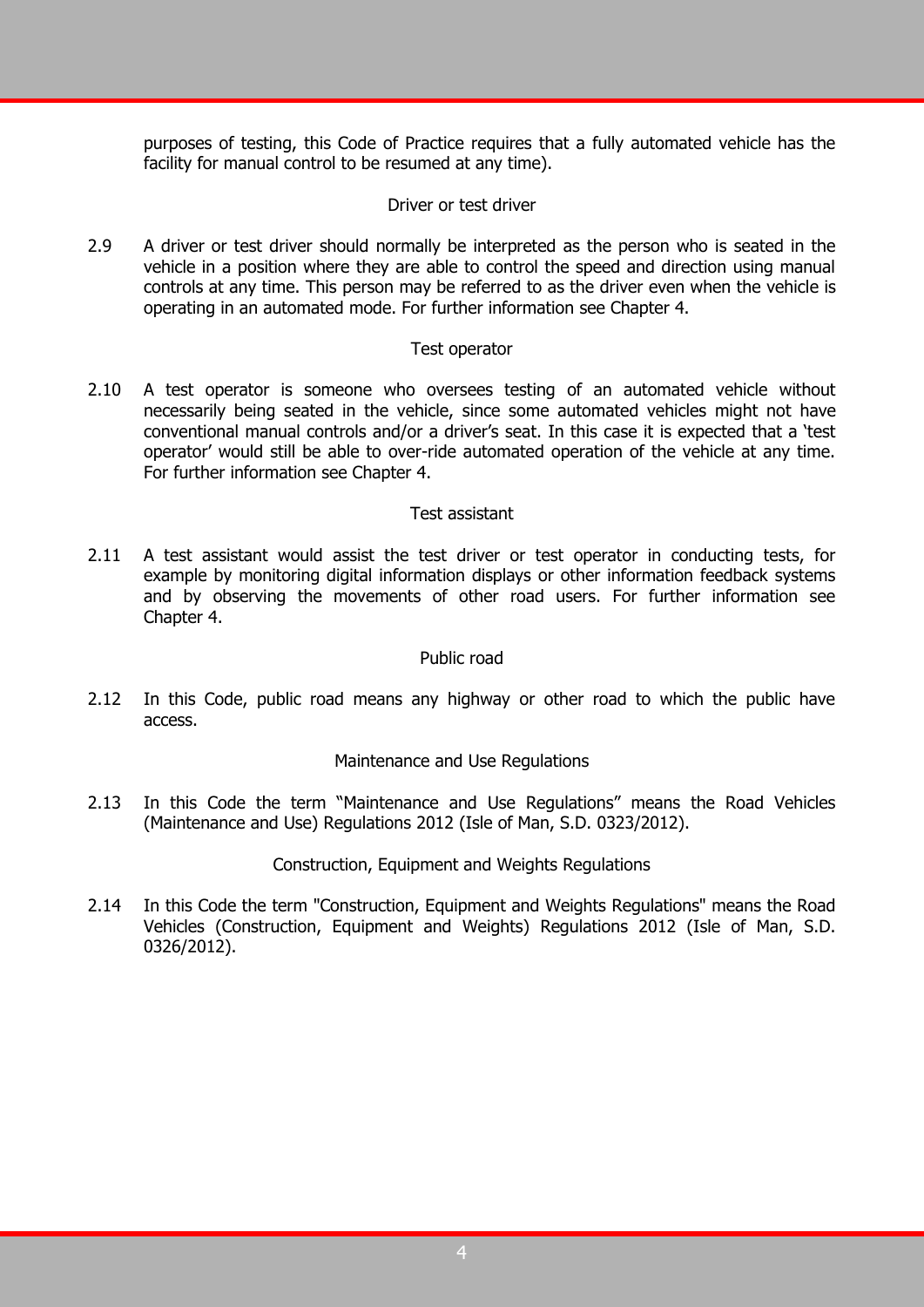## **3. General requirements**

#### **Safety requirements**

- 3.1 Responsibility for ensuring that testing of these technologies on public roads or in other public places is conducted safely always rests with those organising the testing. Compliance with these guidelines alone should not be considered to be sufficient to ensure that all reasonable steps to minimise risk have been taken.
- 3.2 Vehicles under test on public roads must obey all relevant road traffic laws. It is the responsibility of testing organisations to satisfy themselves that all tests planned to be undertaken comply with all relevant existing laws and that the vehicles involved are roadworthy, meet all relevant vehicle requirements, and can be used in a way that is compatible with existing Isle of Man road traffic law (see Chapter 5).
- 3.3 The relevant road traffic laws include Regulation 46 of Maintenance and Use Regulations and Regulation 35 of Construction, Equipment and Weights Regulations. Broadly these highlight that it is an offence to use a motor vehicle in such a way that it would present a danger to other road users.
- 3.4 Testing organisations should
	- ensure that test drivers and operators hold the appropriate driving licence and have received appropriate training (see Chapter 4),
	- conduct risk analysis of any proposed tests and have appropriate risk management strategies, and
	- be conscious of the effect of the use of such test vehicles on other road users and plan trials to manage the risk of adverse impacts.
- 3.5 Testing organisations should maintain a record of all incidents involving the test vehicles that result in any physical injury or damage to people, animals, other vehicles or property. Any such incident shall be reported to Highway Services Division within 30 days. The complete record of incidents should be provided to Highway Services Division on request for use in preparing amendments to this Code of Practice or to legislation; it will be treated as commercial in confidence and will not be published in any form by the Isle of Man Government.

#### **Insurance**

3.6 The statutory requirements on the holding of insurance will apply whilst a vehicle is being tested. Anyone conducting tests of automated vehicles on public roads or in other public places must therefore hold appropriate insurance or otherwise comply with the statutory requirements.

#### **Infrastructure and transport authorities**

3.7 Testing organisations shall engage with the Highway Services Division at an early stage prior to testing. The testing organisation should be expected to present relevant documentation to clarify the nature of the testing, and to justify that the state of development and previous testing is sufficient for the proposed testing to take place.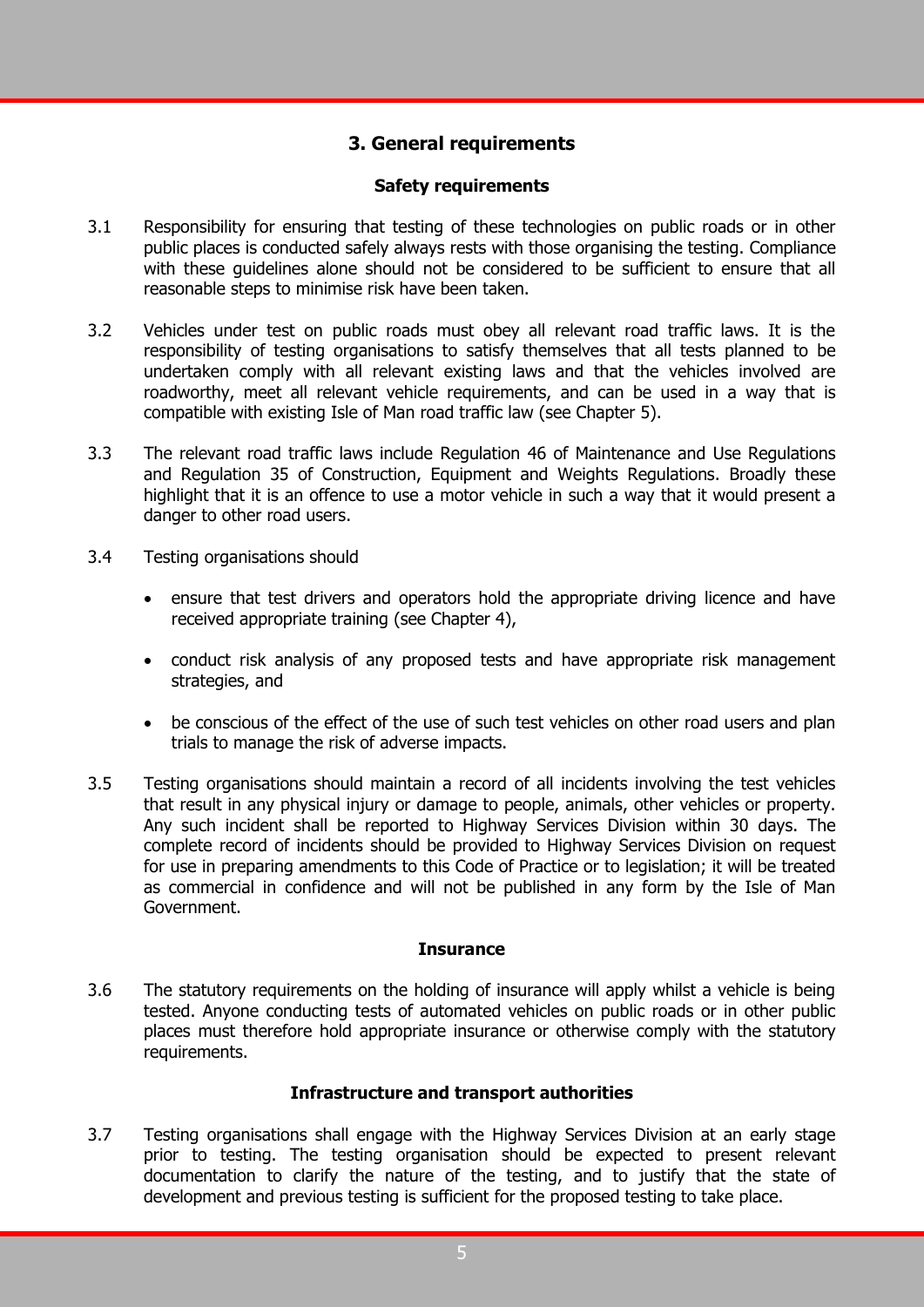3.8 Any specific infrastructure requirements that are considered necessary to support testing, including traffic signing, will need to be agreed with Highway Services.

#### **Engagement**

- 3.9 Testing organisations should develop a public relations and communications strategy to:
	- educate the public and other stakeholders regarding the potential benefits of automated vehicles;
	- explain the general nature of the tests to be undertaken;
	- explain the implications for other road users, if any, and what steps are being taken to mitigate any risks; and
	- provide reassurance and address any concerns that the public may have. Particular consideration should be given to the concerns of more vulnerable road users including disabled people, those with visual or hearing impairments, pedestrians, cyclists, motorcyclists, children and horse riders.
- 3.10 Those wishing to conduct testing of highly and fully automated vehicles on public roads or in other public places should engage with the emergency services to facilitate co-operation in the event of an investigation. This can be arranged through the Highway Services Division.
- 3.11 The availability of technical advice to the emergency services should also be discussed and agreed so that those attending an incident can be aware of any unusual features of automated vehicles. Testing organisations should provide vehicle registration numbers of the vehicles under test to the Highway Services Division and the police.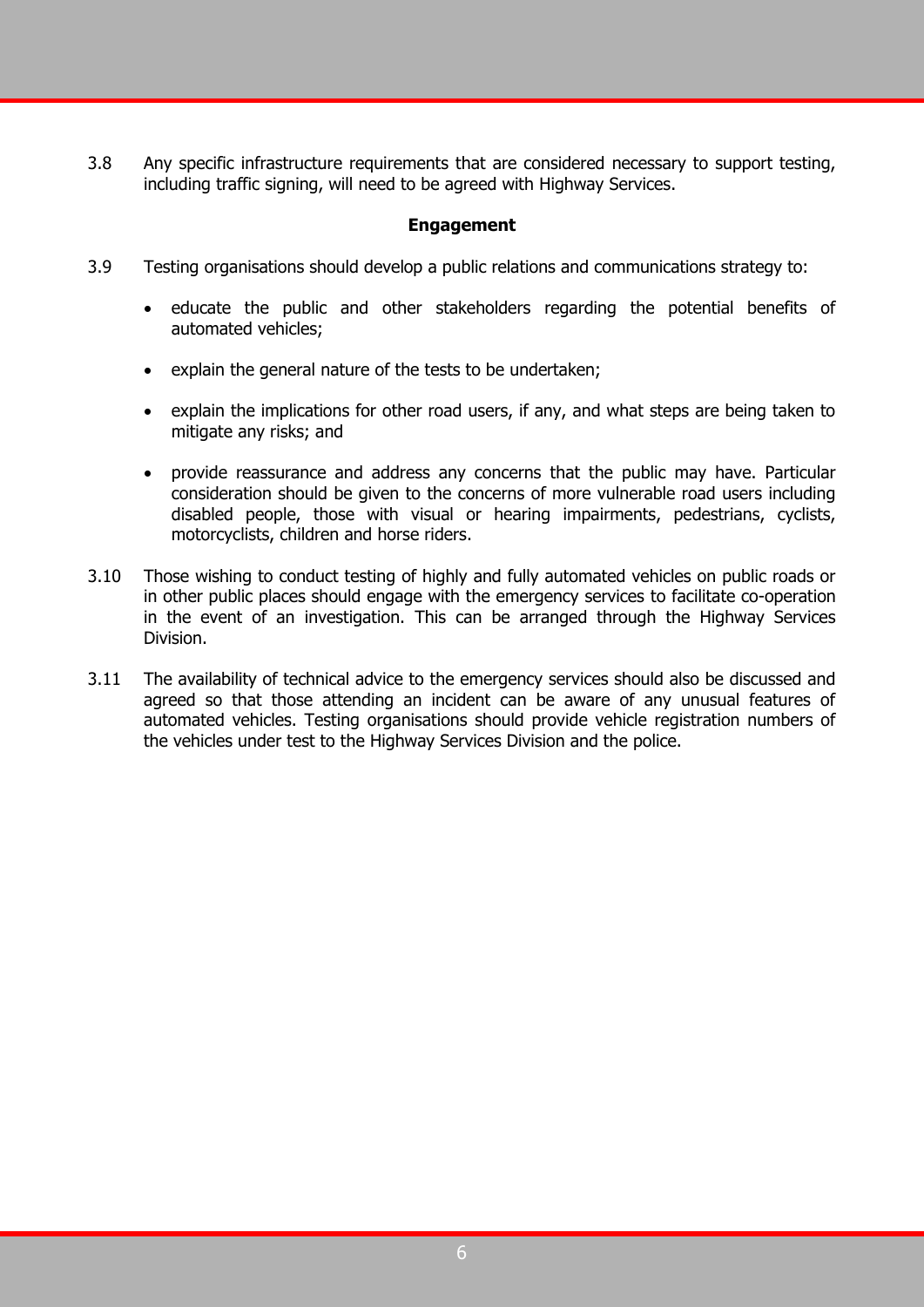# **4. Test driver, operator and assistant requirements**

#### **Requirements for a test driver / operator to oversee testing**

- 4.1 During testing of automated vehicles on public roads or in other public places, a suitably licenced and trained test driver or test operator should supervise the vehicle at all times and be ready and able to over-ride automated operation if necessary. Details of licencing and training are specified in paragraphs 4.8 to 4.15.
- 4.2 The test driver or test operator will be responsible for ensuring the safe operation of the vehicle at all times whether it is in a manual or automated mode. The test driver or operator should be familiar with and understand the systems under test, their capabilities and any limitations, and be able to anticipate the need to intervene and resume manual control if necessary.
- 4.3 A test operator may be in control of multiple vehicles, provided that certain criteria, to be agreed with Highway Services, are satisfied.
- 4.4 The test driver or test operator should be authorised to perform this role by the organisation responsible for conducting the testing. Testing organisations should have robust risk management, process and training procedures in place for test drivers and operators, and should ensure they hold an appropriate driving licence.
- 4.5 Testers should note that Regulation 61 of the Maintenance and Use Regulations is applicable to use of prototype vehicles on public roads. This regulation states:

"A person must not drive or cause or permit another to drive, a motor vehicle on a road if the driver is in such a position that he or she cannot have proper control of the vehicle or have a full view of the road and traffic ahead."

- 4.6 Test operators must still observe the road traffic laws that apply when vehicles are used in public places that are not public roads. This includes the traffic laws that protect the public from careless or dangerous driving, and restrict where vehicles can be driven.
- 4.7 In locations other than public roads, testing should be overseen by a test operator who can, as a minimum, apply an emergency stop control.

#### **Licence requirements**

- 4.8 The test driver or test operator must hold the appropriate category of driving licence for the vehicle under test, if testing on a public road. This is true even if testing a vehicle's ability to operate entirely in an automated mode. It is strongly recommended that the licence holder also has several years' experience of driving the relevant category of vehicle.
- 4.9 In the case of a prototype vehicle which cannot easily be categorised, the nearest equivalent conventional category of licence would be expected to be held.
- 4.10 The testing organisation should not use test drivers or operators whose driving history indicates that they may present a particular risk.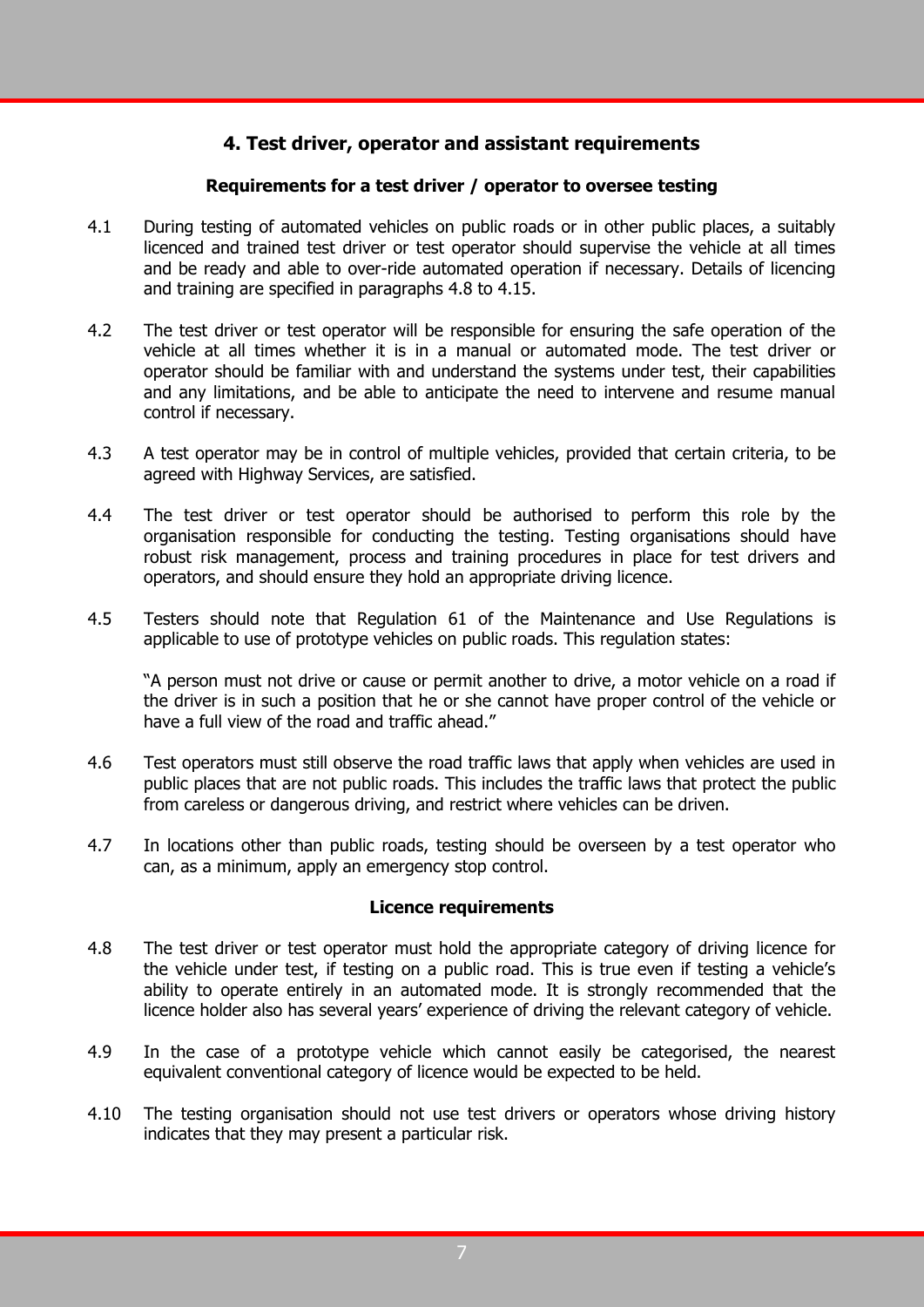4.11 For testing not conducted on the public road, it is strongly recommended that the test driver or test operator holds the appropriate category of licence for the vehicle; however this is not a legal requirement.

#### **Test driver / operator training**

- 4.12 Test drivers and operators supervising public road testing of automated vehicles will need skills over and above those of drivers of conventional vehicles. For example it will be important to ensure that they have an excellent understanding of the capabilities and potential limitations of the technologies under test, and are already familiar with the characteristics of the vehicle, preferably through extensive experience of tests conducted on closed roads or test tracks.
- 4.13 The responsibility for ensuring test drivers and operators have received the appropriate training and are competent lies with the testing organisation. Testing organisations should develop robust procedures to ensure the competency of test drivers and operators.
- 4.14 Test drivers and operators should be familiar with the capabilities of the automated systems under test, and be aware of the situations in which it may be necessary to intervene. Training should cover potentially hazardous situations that may be encountered and the appropriate action to take when resuming manual control.
- 4.15 Training in the process for transitioning between conventional manual control and an automated mode will be particularly important. It is critical to safety that those conducting tests are fully aware of exactly how control is passed between the test driver or test operator and the vehicle.

#### **Test driver hours**

- 4.16 Test drivers and operators should remain alert and ready to intervene if necessary throughout the test period.
- 4.17 Testing organisations should develop robust procedures to ensure that test drivers and operators are sufficiently alert to perform their role and do not suffer fatigue. This could include setting limits for the amount of time that test drivers or operators perform such a role per day and the maximum duration of any one test period.

#### **Test driver / operator behaviour**

- 4.18 Testing organisations should have in place clear rules regarding test driver and operator behaviour, and ensure that these are known and understood.
- 4.19 The rules should cover any restrictions on use of alcohol and drugs, over and above existing legal restrictions. This will help prevent a test driver or operator's judgement and ability to perform their role from being impaired.
- 4.20 All existing laws regarding driver behaviour, for example prohibiting use of a hand-held mobile phone or other similar hand-held device, complying with speed limits, continue to apply even if the vehicle is operating in an automated mode.
- 4.21 Test drivers and operators should be conscious of their appearance to other road users, for example continuing to maintain gaze directions appropriate for normal driving.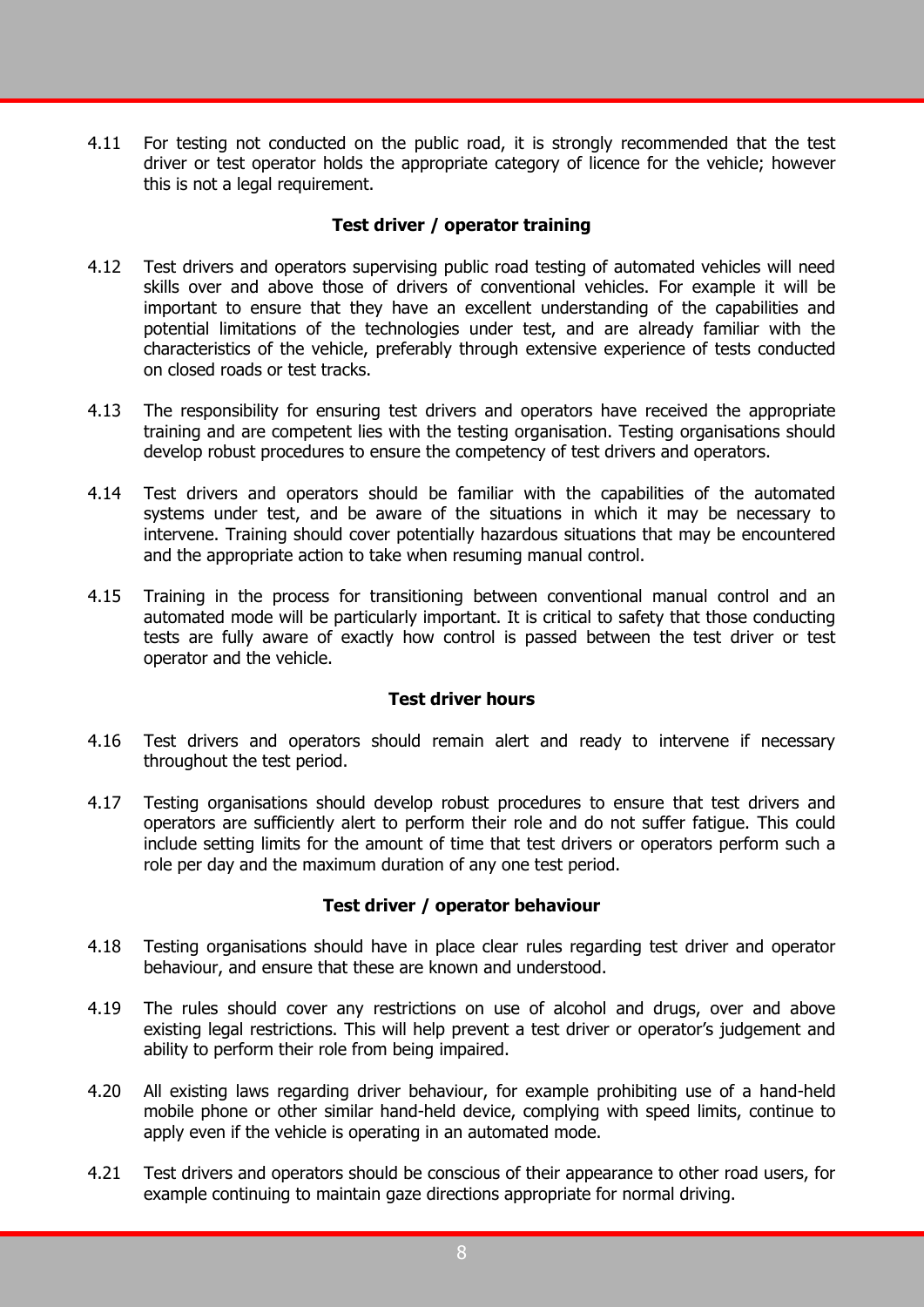#### **Test assistants**

- 4.22 Depending on the nature of the tests being undertaken and the vehicle involved, a test assistant should be considered.
- 4.23 For example if the vehicle is a conventional car which has been adapted to include automated technologies, and is being tested on public roads, a test assistant could assist the test driver by monitoring digital information displays or other information feedback systems related to the operation of the automated technologies.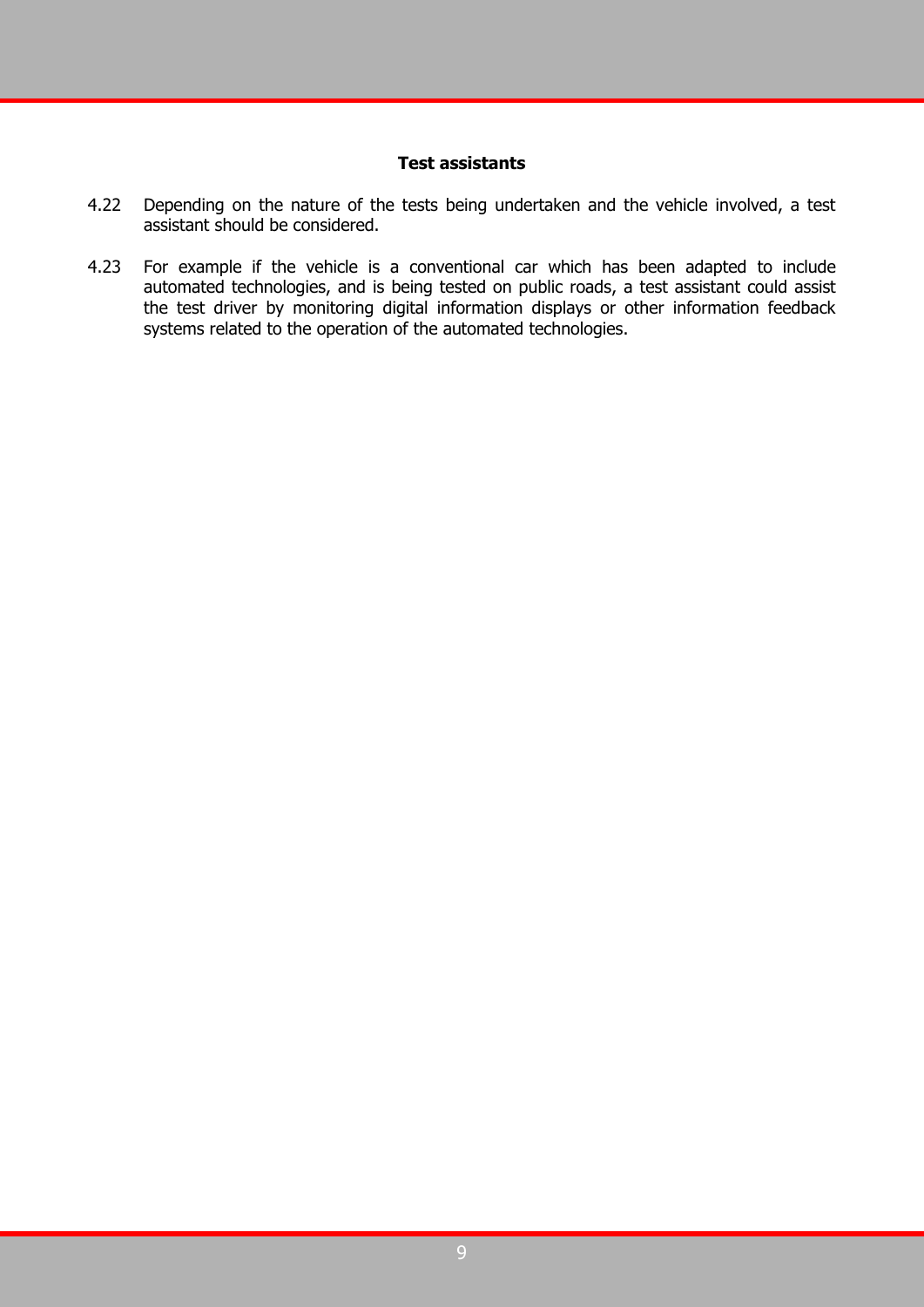# **5. Vehicle requirements**

#### **General vehicle requirements**

- 5.1 Any organisation wishing to test automated vehicle technologies on public roads or in other public places must ensure that the vehicles under test can be used in a way compatible with existing Isle of Man road traffic law.
- 5.2 The vehicle must be roadworthy and must, if used on a public road, meet the relevant inservice requirements, detailed in the Maintenance and Use Regulations and the Construction, Equipment and Weights Regulations. A roadworthiness test will be required for any test vehicle of a type that is certifiable, including buses, minibuses and taxis.
- 5.3 If the test vehicle is used or kept on any public road, it must be registered on the Island.

#### **Maturity of technologies under test**

- 5.4 Organisations wishing to test automated vehicles on public roads or in other public places will need to ensure that the vehicles have successfully completed in-house testing on closed roads or test tracks. These facilities can both be facilitated on the Isle of Man.
- 5.5 Organisations should determine, as part of their risk management procedures, when sufficient in-house testing has been completed to have confidence that public road testing can proceed without creating additional risk to road users. Testing organisations shall maintain an audit trail of such evidence.
- 5.6 Vehicle sensor and control systems should be sufficiently developed to be capable of appropriately responding to all types of road user which may typically be encountered during the test in question. This includes more vulnerable road users for example disabled people, those with visual or hearing impairments, pedestrians, cyclists, motorcyclists, children and horse-riders.

#### **Data recording**

- 5.7 Automated vehicles under test should be fitted with a data recording device which is capable of capturing data from the sensor and control systems associated with the automated features as well as other information concerning the vehicle's movement.
- 5.8 As a minimum this device should record the following information (preferably at 10Hz or more):
	- Whether the vehicle is operating in manual or automated mode
	- Vehicle speed
	- Steering command and activation
	- Braking command and activation
	- Operation of the vehicle's lights and indicators
	- Use of the vehicle's audible warning system (horn)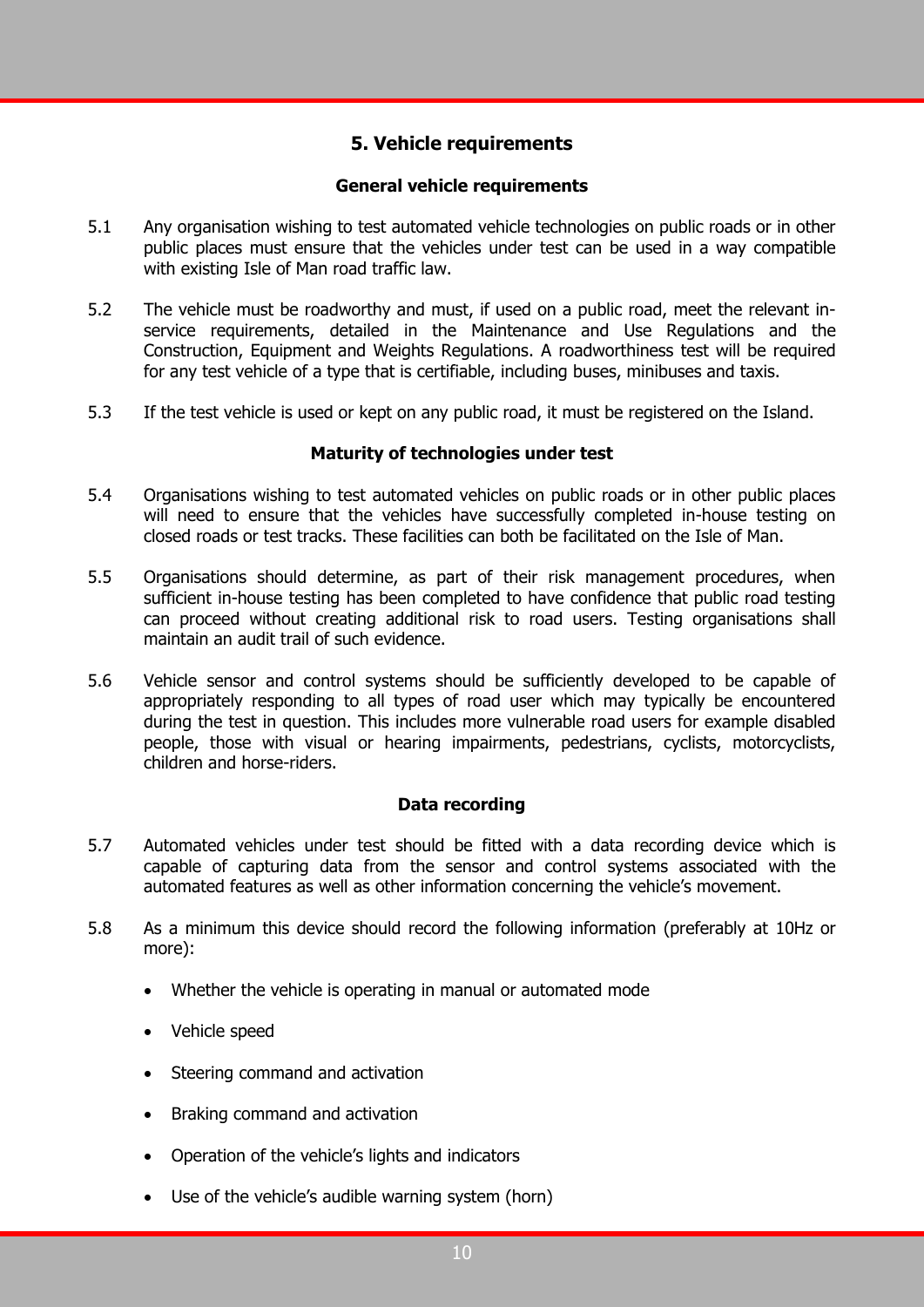- Sensor data concerning the presence of other road users or objects in the vehicle's vicinity
- Remote commands which may influence the vehicle's movement (if applicable)
- 5.9 This data should be able to be used to determine who or what was controlling the vehicle at the time of an incident. The data should be securely stored and should be provided to the relevant authorities upon request. It is expected that testing organisations will cooperate fully with the relevant authorities in the event of an investigation.
- 5.10 Testers shall fit vehicles under test with a suitable video and audio recording system. However this should not be considered as an alternative to the data recording requirements specified in paragraph 5.7.
- 5.11 Any data from the onboard data recording device, vehicle diagnostics, video recording system and audio recording system should be provided to Highway Services Division on request for use in preparing amendments to this Code of Practice or to legislation; it will be treated as commercial in confidence and will not be published in any form by the Isle of Man Government.

#### **Data protection**

- 5.12 Testing is likely to involve the processing of personal data. For example, if data is collected and analysed about the behaviour or location of individuals in the vehicle, such as test drivers, operators and assistants, and those individuals can be identified, this will amount to the processing of personal data under the Isle of Man Data Protection Act 2002. The project team must therefore ensure that the data protection legislation is complied with, including the requirements that the personal data is used fairly and lawfully, kept securely and for no longer than necessary.
- 5.13 Guidance for organisations on complying with the data protection laws can be found on the Information Commissioner's website.<sup>1</sup> We recommend that projects consider whether to undertake a privacy impact assessment as described in the Information Commissioner's Code of Practice.<sup>2</sup>
- 5.14 Undertaking a privacy impact assessment is not a legal requirement, but is a useful tool to help a project comply with the data protection laws. As recognised in the Information Commissioner's Code of Practice, the privacy impact assessment can be developed flexibly and proportionately, depending on how complex or straightforward the privacy issues are for a particular project.

#### **Cyber security**

5.15 As has already been stated in Chapter 4, a requirement for testing is that a test driver or operator oversees the movements of the vehicle under test and is capable of implementing a manual over-ride at any time.

<u>.</u>

<sup>&</sup>lt;sup>1</sup> Information Commissioner, guidance on data protection, available here: https://www.inforights.im/informationcentre/data-protection/data-protection-guidance-for-organisations<br><sup>2</sup> Information Commissioner's Office, Conducting Privacy Impact Assessments – Code of Practice, available here:

https://ico.org.uk/media/for-organisations/documents/1595/pia-code-of-practice.pdf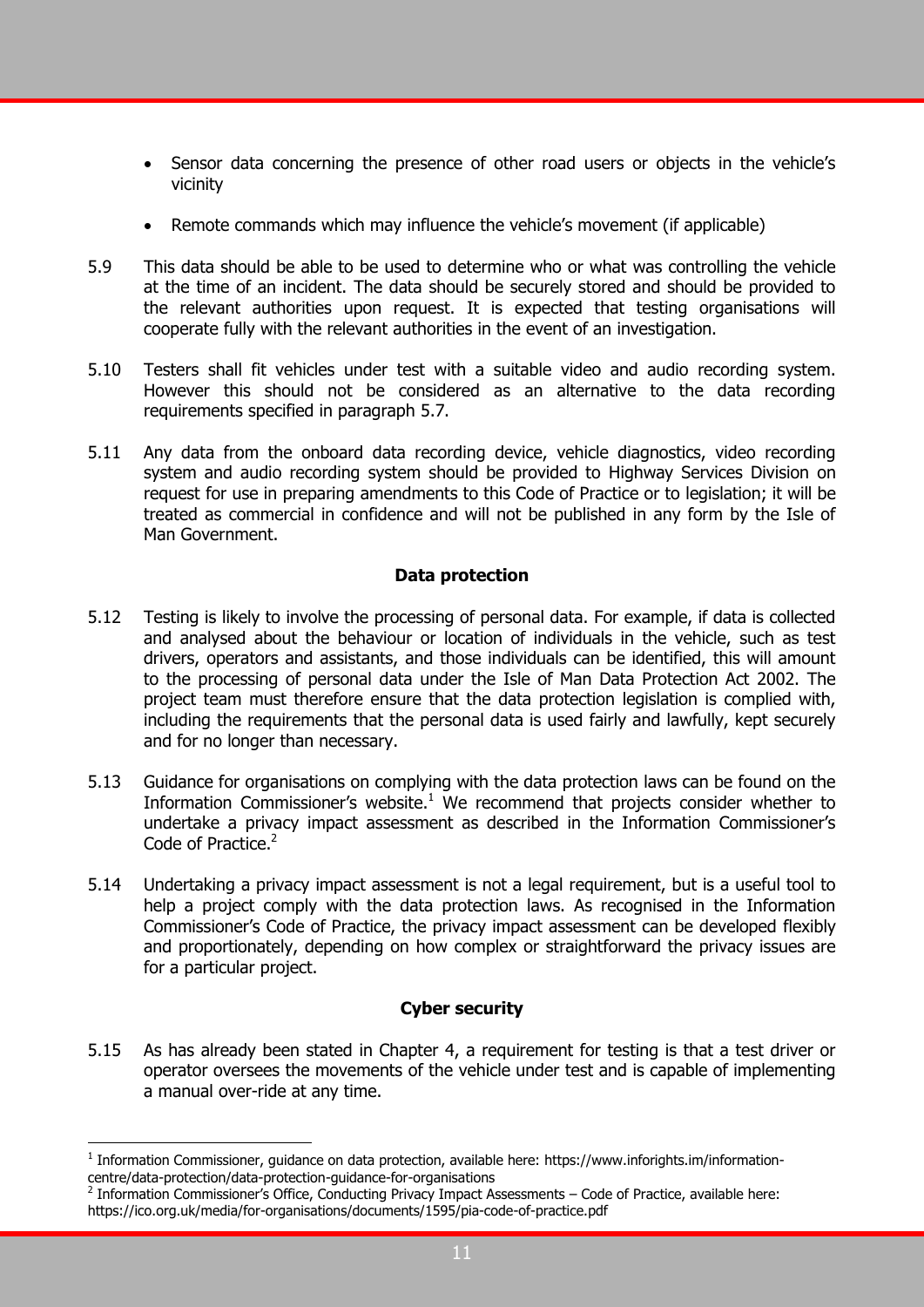- 5.16 Nevertheless, manufacturers providing vehicles and other organisations supplying parts for testing will need to ensure that all prototype automated controllers and other vehicle systems have appropriate levels of security built into them to manage any risk of unauthorised access.
- 5.17 Testing organisations should consider adopting the security principles set out in BSI PAS754 Software Trustworthiness - Governance and management - Specification or an equivalent.

#### **Process for transition between automated and manual modes**

- 5.18 An important area for the safety of automated vehicle testing is the management of the transitions from manual control to an automated mode and, in particular, from an automated mode back to manual control.
- 5.19 The system which is used should:
	- Be easily and clearly understood by the test driver.
	- Ensure that the driver is given clear indication of whether the vehicle is in manual or automated mode.
	- Ensure that the driver is given sufficient warning to resume manual control when necessary.
	- Allow the driver to quickly and easily retake control of the vehicle when necessary.
- 5.20 Ensuring that the transition periods between manual and automated mode involve minimal risk will be an important part of the vehicle development process. It would therefore be expected to be developed and proven during private track testing prior to testing on public roads or other public places.

#### **Failure warning**

- 5.21 In the event of a malfunction or failure of the automated driving systems under test, the test driver or operator should be made aware with an audible warning, which may be accompanied by a visual warning.
- 5.22 Vehicle automated braking and steering systems should be designed such that in the event of failure, manual braking and steering is still possible.

#### **Hardware and software levels**

- 5.23 It is expected that automated driving systems will rely on the interaction and correct operation of several computers and electronic control modules. It will be important that:
	- All test hardware in the vehicle to be tested should be clearly documented and have been subjected to appropriate and documented testing.
	- Software levels and revisions running on each vehicle to be tested are clearly documented and recorded.